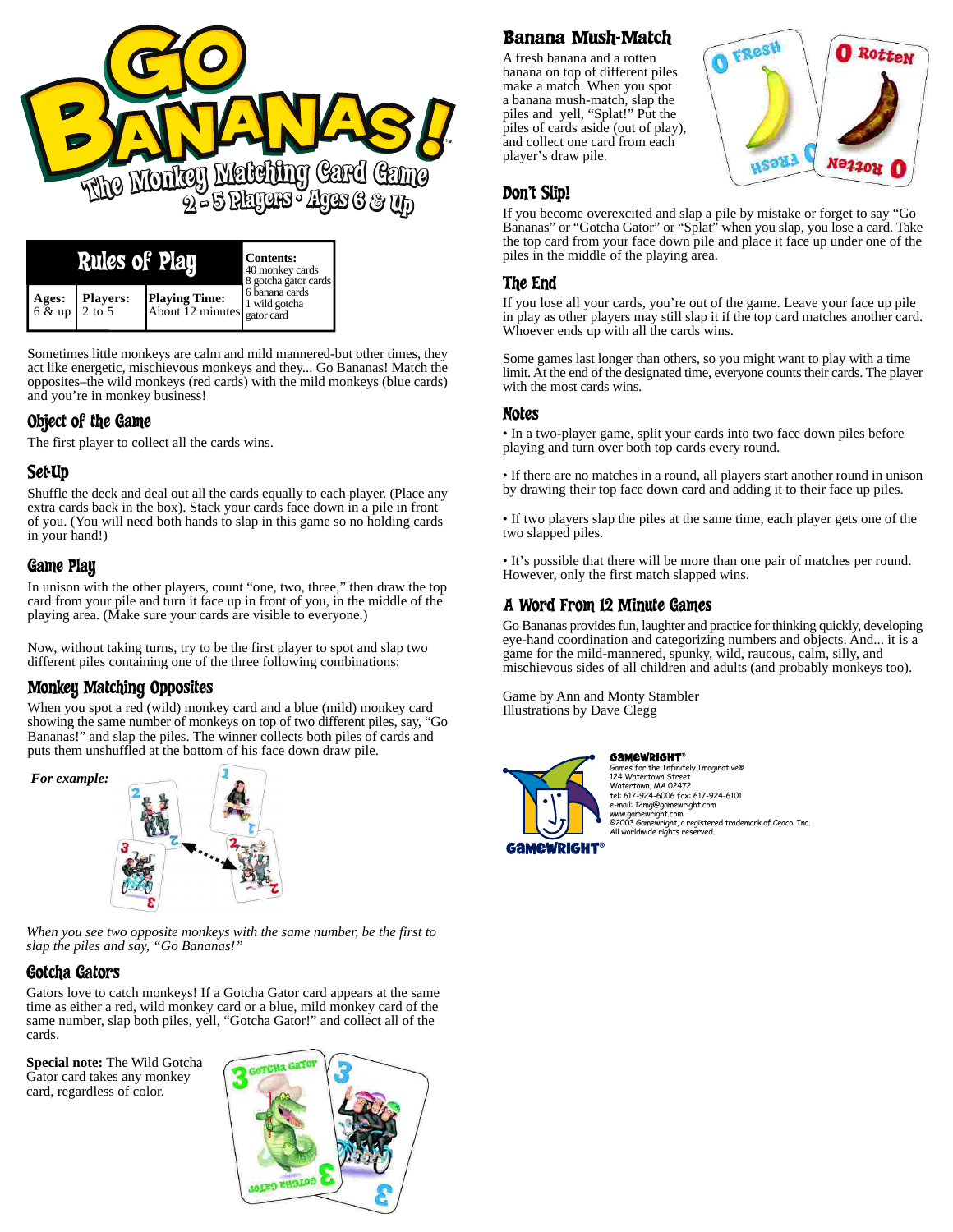

| Reglas de Jugar   | Contenido:<br>40 cartas de mono<br>8 cartas de caimán |                                                                                                                   |                                     |
|-------------------|-------------------------------------------------------|-------------------------------------------------------------------------------------------------------------------|-------------------------------------|
| 6 v arribal 2 a 5 |                                                       | Edades:   Jugadores:   Tiempo de Jugar:  <br>$\int$ sobre 12 minutos $\int_{\text{caimán comodín}}^{\text{caim}}$ | 6 cartas de bananas<br>l 1 carta de |

A veces monitos están tranquilos y calmos, pero otras veces, se portan malos con mucha energía y ellos...¡Go Bananas! Coincide con los contrarios - los monos locos (cartas rojas) con los monos calmos (cartas azules) y ¡estás de negocios con monos!

#### Objeto del juego

El primer jugador que recoge todas las cartas gana.

### A Preparar

Mezcla la baraja y reparte todas las cartas igualmente. (Pon unas cartas extras en la caja). Apila las cartas en un montón, cara debajo, enfrente de ti. (Necesitarás las dos manos para dar una bofetada en este juego, entonces ¡no lleves las cartas en la mano!)

#### A Jugar

En unisón con los otros jugadores, cuenta "uno, dos, tres," y coge la carta primera de tu montón y dóblala cara arriba enfrente de ti, en el medio del área de jugar. (Ten cuidado que las cartas estén visibles a todo el mundo.)

Ahora, sin turnarse, trata de ser el primer jugador que ve dos montones diferentes que tiene uno de las tres combinaciones:

### Monos al Contrario

Cuando ves una carta de mono roja (comodín) y una carta de mono azul (calmo) que muestran un número de monos igual en dos montones diferentes, di, "¡Go Bananas!" y da una bofetada a los montones. El ganador se reyune los dos montones y los pone, no mezclados, a la parte inferior del montón de tomar.

*Por ejemplo:*



*Cuando ves los contrarios (los monos) con un número igual, sé el primero que da una bofetada a los montones y di, "¡Go Bananas!"*

### Cartas de Caimán

¡A los caimanes les encanta capturar los monos! Si una carta de Caimán está al mismo tiempo que una roja, un comodín o una azul, del número igual, da una bofetada a los dos montones, grita, "¡Caimán!" y se reyune todas las cartas.

**Una nota especial:** Los Comodines de Caimán toman alguna carta de mono, sin tener en cuenta el color.



# Un Partido de Banana

Una banana fresca y una banana podrida en la parte superior de dos montones hacen una pareja. Cuando ves un partido de banana, da una bofetada a los montones y grita, "¡Chapoteo!" Pon los montones de cartas a un lado (sin jugar), y se reyune una



carta del montón de tomar de cada jugador.

#### ¡No Resbales!

Si estás tan emocionado y as una bofetada a un montón por equivocación o olvides decir, "Go Bananas" o "Caimán" o "Chapoteo", pierdes una carta. Toma la carta de la parte superior cara debajo de tu montón y ponla cara arriba debajo de un montón en el medio del área de jugar.

### Al Fin

Si pierdes todas las cartas, estás fuera del juego. Deja tu montón cara arriba porque otros jugadores todavía pueden dar una bofetada si la carta en la parte superior coincide con otra carta. La persona con todas las cartas al fin gana.

Algunos juegos duran más tiempo que otros, entonces, quizás debas juegar con un límite del tiempo. Al fin del tiempo designado, todo el mundo cuenta las cartas. El jugador con las más cartas gana.

#### Notas

• Si no hay parejas en una ronda, todos los jugadores empiezan, de nuevo, una ronda en unisón por tomar su primera carta cara debajo y la añade a su montón de cara arriba.

• Si dos jugadores dan una bofeteada al mismo tiempo, cada jugador recibe uno de los dos montones.

• Es posible que haya más que dos parejas por ronda. Sin embargo, solamente la primera pareja gana.

#### Una Palabra de Juegos de Doce Minutos

Go Bananas se divierten, da risas y es una práctica por pensar rápidamente, desarrollar coordinación de ojo y mano y categorizar números y objetos. Y...es un juego por el lado tranquilo, loco, calmo, salvaje, tonto, y travieso de niños y adultos (y probablemente unos monos también).



**GAMEWRIGHT®** ..............<br>nes for the Infinitely Imaginative® 124 Watertown Street Watertown, MA 02472 tel: 617-924-6006 fax: 617-924-6101 e-mail: 12mg@gamewright.com www.gamewright.com ©2003 Gamewright, a registered trademark of Ceaco, Inc. All worldwide rights reserved.